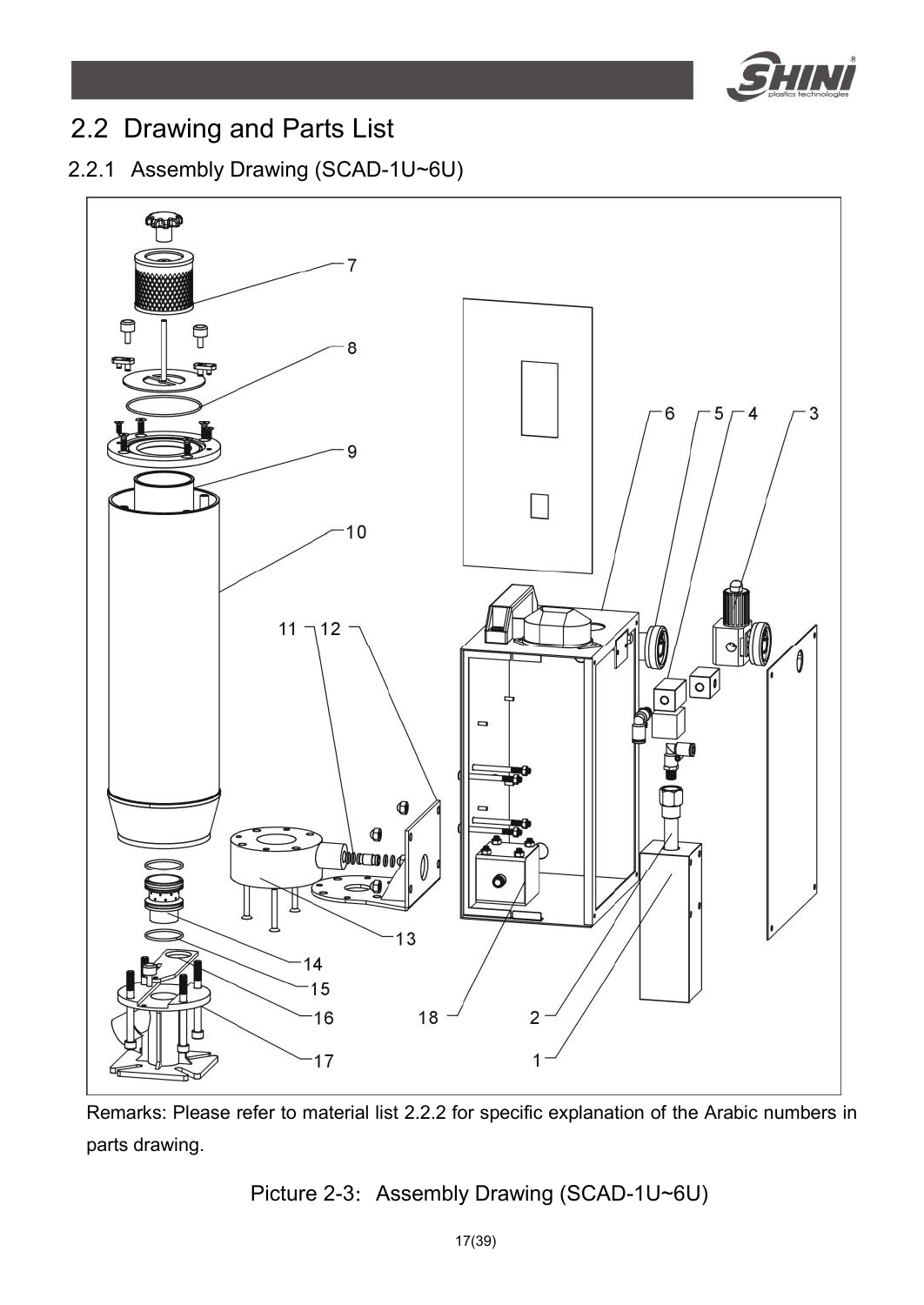

#### 2.2.2 Parts List (SCAD-1U~6U)

|  |  | Table 2-1: Parts List (SCAD-1U~6U) |
|--|--|------------------------------------|
|--|--|------------------------------------|

| No.            | <b>Name</b>                             | Part No.       |                |                |  |
|----------------|-----------------------------------------|----------------|----------------|----------------|--|
|                |                                         | <b>SCAD-1U</b> | <b>SCAD-3U</b> | <b>SCAD-6U</b> |  |
| 1              | Heating case                            |                |                |                |  |
| $\overline{2}$ | Pipe heater**                           | BH40108000050  | BH40108000050  | BH40108000050  |  |
| 3              | Pressure regulating valve<br>GR-200-06* | YE30200060000  | YE30200060000  | YE30200060000  |  |
| 4              | Solenoid valve *                        | BE32513000050  | BE32513000050  | BE32513000050  |  |
| 5              | Pressure switch                         | YE15015000000  | YE15015000000  | YE15015000000  |  |
| 6              | Control box                             |                |                |                |  |
| 7              | Filter **                               | YR50101700000  | YR50101700000  | YR550956000000 |  |
| 8              | O type seal ring *                      | YR20258900000  | YR20259800000  | YR20125300100  |  |
| 9              | Inside glass tube **                    | YW70765300000  | YW70110500000  | YW70130125000  |  |
| 10             | Outside glass tube **                   | YW70132500000  | YW70150450000  | YW70180175000  |  |
| 11             | O type seal ring *                      | YR20101800000  | YR20101800000  | YR20101800000  |  |
| 12             | Fixed board of control box              |                |                |                |  |
| 13             | Hopper base                             |                |                |                |  |
| 14             | Inner sleeve of the hopper              |                |                |                |  |
| 15             | O type seal ring *                      | YR20412200000  | YR20412200000  | YR20412200000  |  |
| 16             | Shut-off plate                          |                |                |                |  |
| 17             | Base                                    |                |                |                |  |
| 18             | Heating case 2                          |                |                |                |  |

\* means possible broken parts.

\*\* means easy broken part. and spare backup is suggested.

Please confirm the version of manual before placing the purchase order to guarantee that the item number of the spare part is in accordance with the real object.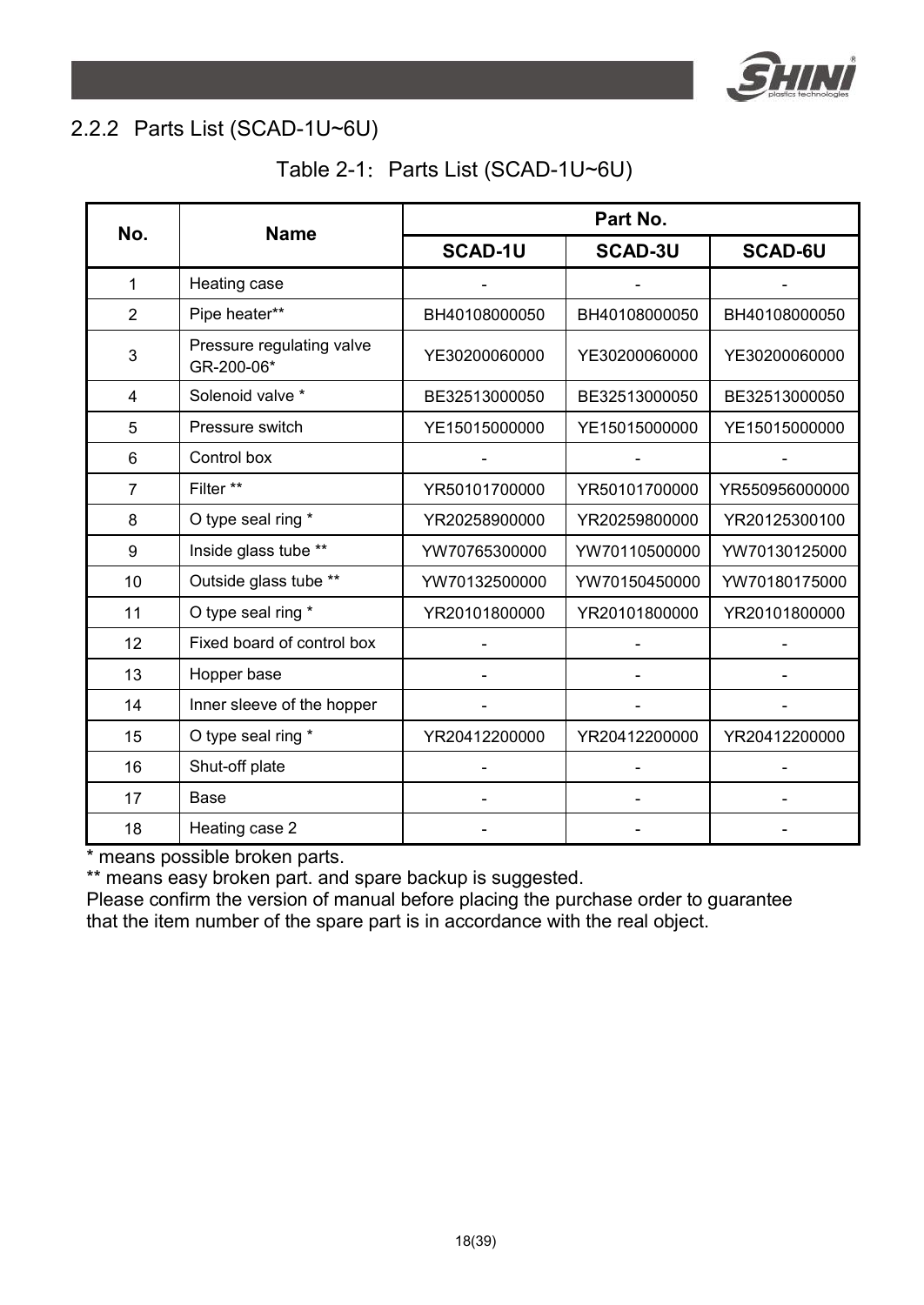

## 2.2.3 Assembly Drawing (SCAD-12U and Models Above)



Remarks: Please refer to material list 2.2.4 for specific explanation of the Arabic numbers in parts drawing.

Picture 2-3: Assembly Drawing (SCAD-12U and Models Above)